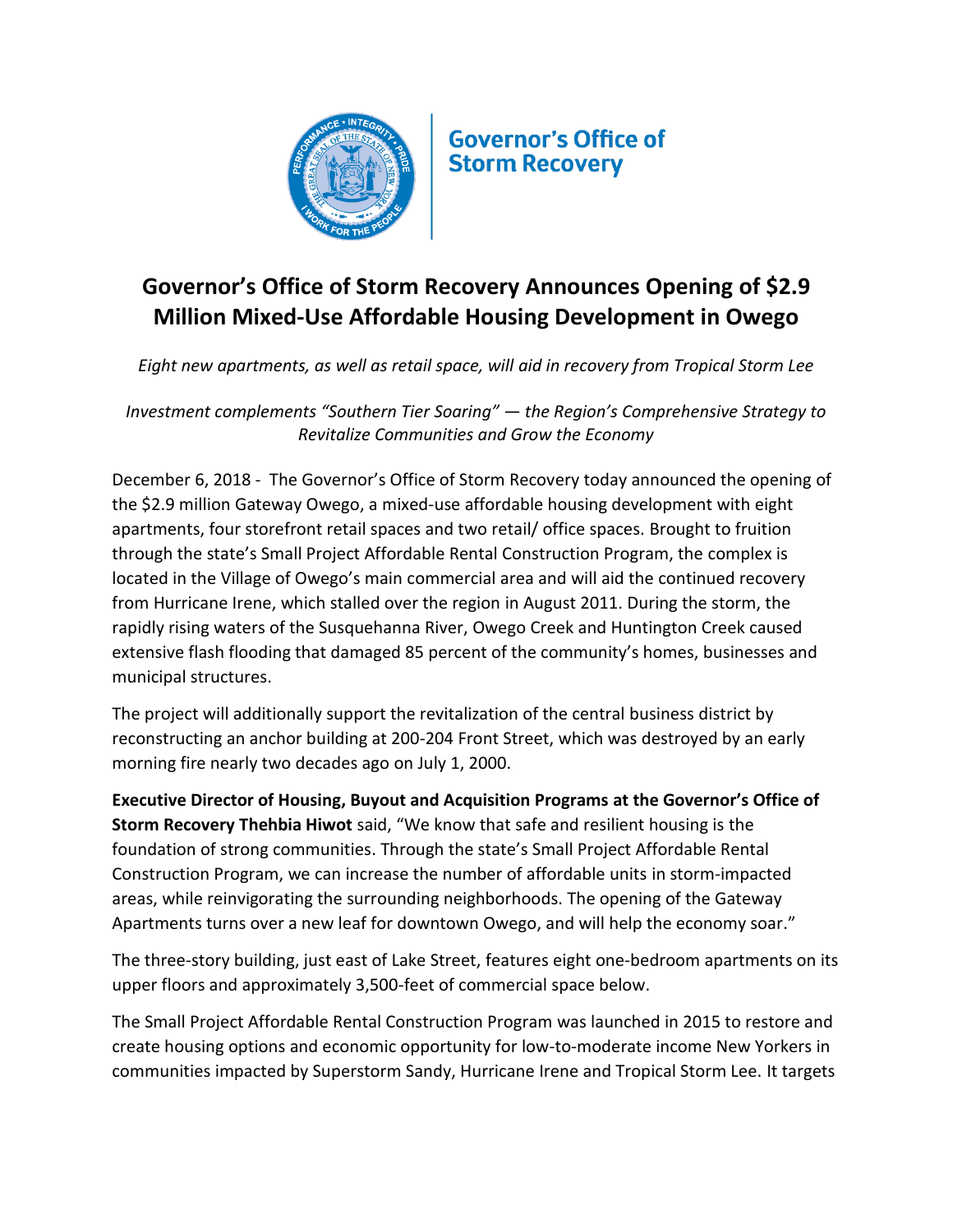small rental projects with eight-to-20 units in low-density areas throughout the state that may not be reached by other housing programs.

In Owego, the program has served as a catalyst for the transformation of this long-vacant site into a new mixed-use building that will present new housing and retail opportunities. All of the apartments will be affordable to residents at 80 percent of the area median income. The project is being developed by Nelson Development Group LLC, a local company with more than 30 years of experience, along with the assistance of New York State Homes and Community Renewal, Empire State Development, the Village of Owego, the Community Preservation Corporation and Tioga County Department of Economic Planning and Development.

GOSR provides funding for the program out of its \$4.5 billion federal allotment from the U.S. Department of Housing and Urban Development's Community Development Block Grant – Disaster Recovery Program. Qualified developers and projects were chosen via a competitive Request for Proposals issued by CPC, which administers the program under HCR's guidelines.

The project was also financed by a Restore New York Grant. CPC is providing a \$524,000 permanent loan through its funding agreement with the New York State Common Retirement Fund. CPC is also providing a \$2.6 million private construction loan, and the developer is contributing equity towards the construction of the project.

Support for projects like Gateway Owego comes on top of the more than \$1 billion GOSR has already put directly into the hands of New Yorkers to repair and reconstruct their stormdamaged homes.

**New York State Homes and Community Renewal Commissioner RuthAnne Visnauskas** said, "Gateway Owego has literally and figuratively filled a void on historic Front Street and will help to rejuvenate it into the vibrant commercial center that it once was. By bringing both affordable housing resources and retail space to the corridor, the development will attract visitors and residents alike and will help the Southern Tier continue to soar."

**New York State Comptroller Thomas P. DiNapoli** said, "The state's pension fund is supporting this project to rehabilitate the Village of Owego because it is a smart investment that will provide a solid return. We are pleased to partner with the Community Preservation Corporation on this shared mission to help support this important project that will contribute to revitalizing the central business district."

**Tioga County Legislative Chair Martha Sauerbrey** said**,** "We are very excited and pleased to see the opening of Gateway Owego. For many years, this property remained an empty hole after a fire destroyed a local business. Now, this building is breathing new life into the community."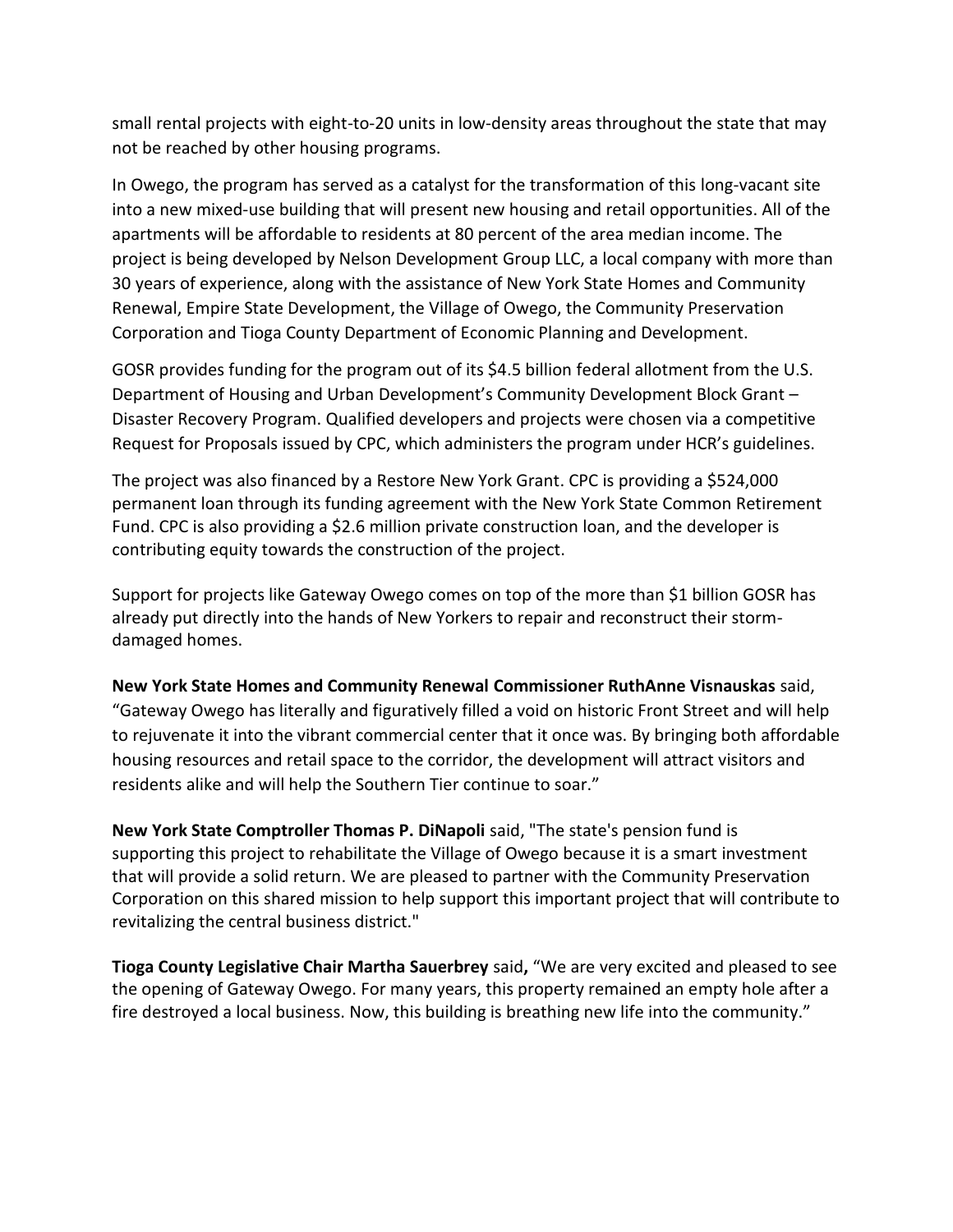**Village of Owego Mayor Mike Baratta** said, "The opening of Gateway Owego is special because this building doesn't just fill a gap between buildings, it offers something new to the village. The small storefronts on the ground floor will help small shops that normally couldn't fill a storefront downtown be located right in the heart of our village. This is a very modern concept blended into our historic district. This building also represents a large investment in our community and proof that Owego is the place to be. On behalf of the Village of Owego board, I would like to congratulate the Nelson Development Group and our state partners on the accomplishment, where cutting a ribbon today represents so much more of a continued investment in our community."

**Senior Vice President and Regional Director of Community Preservation Corporation, Michael Skrebutenas** said, "At CPC, we're committed to investing in housing projects that help to revitalize and stabilize communities. The damage caused by Hurricane Irene impacted the area's housing stock and upended the lives of many here. We're proud to not only administer the state's recovery program, but to have the opportunity to work with Nelson Development to help bring this resource of affordable housing to the Owego community. My sincere thanks to HCR and GOSR, our funding partners at the Comptroller's Office, the Village of Owego, and the Tioga County Department of Economic Development and Planning for their dedication to this project."

**Founder and CEO of Nelson Development Group LLC, Bruce Nelson,** said, "At Nelson Development, we primarily focus on retaining the historic buildings that tell the stories of our communities. However, due to the July 2000 fire, the Gateway Owego Project is very unique. The result is an in-fill building to complete the storefronts along Front Street. We appreciate the assistance and support we have received from the various agencies in seeing this project through to completion."

## **Accelerating Southern Tier Soaring**

Today's announcement complements "Southern Tier Soaring," the region's comprehensive blueprint to generate robust economic growth and community development. The state has already invested more than \$6.2 billion in the region since 2012 to lay the groundwork for the plan — attracting a talented workforce, growing business and driving innovation. Today, unemployment is down to the lowest levels since before the Great Recession; personal and corporate income taxes are down; and businesses are choosing places like Binghamton, Johnson City and Corning as a destination in which to grow and invest. Now, the region is accelerating Southern Tier Soaring with a \$500 million State investment through the Upstate Revitalization Initiative, announced by Governor Cuomo in December 2015. The state's \$500 million investment will incentivize private business to invest well over \$2.5 billion  $-$  and the region's plan, as submitted, projects up to 10,200 new jobs. More information is available [here.](https://esd.ny.gov/southern-tier-soaring-uri)

###

Established in June 2013, the **Governor's Office of Storm Recovery** coordinates Statewide recovery efforts for Superstorm Sandy, Hurricane Irene and Tropical Storm Lee. Through its NY